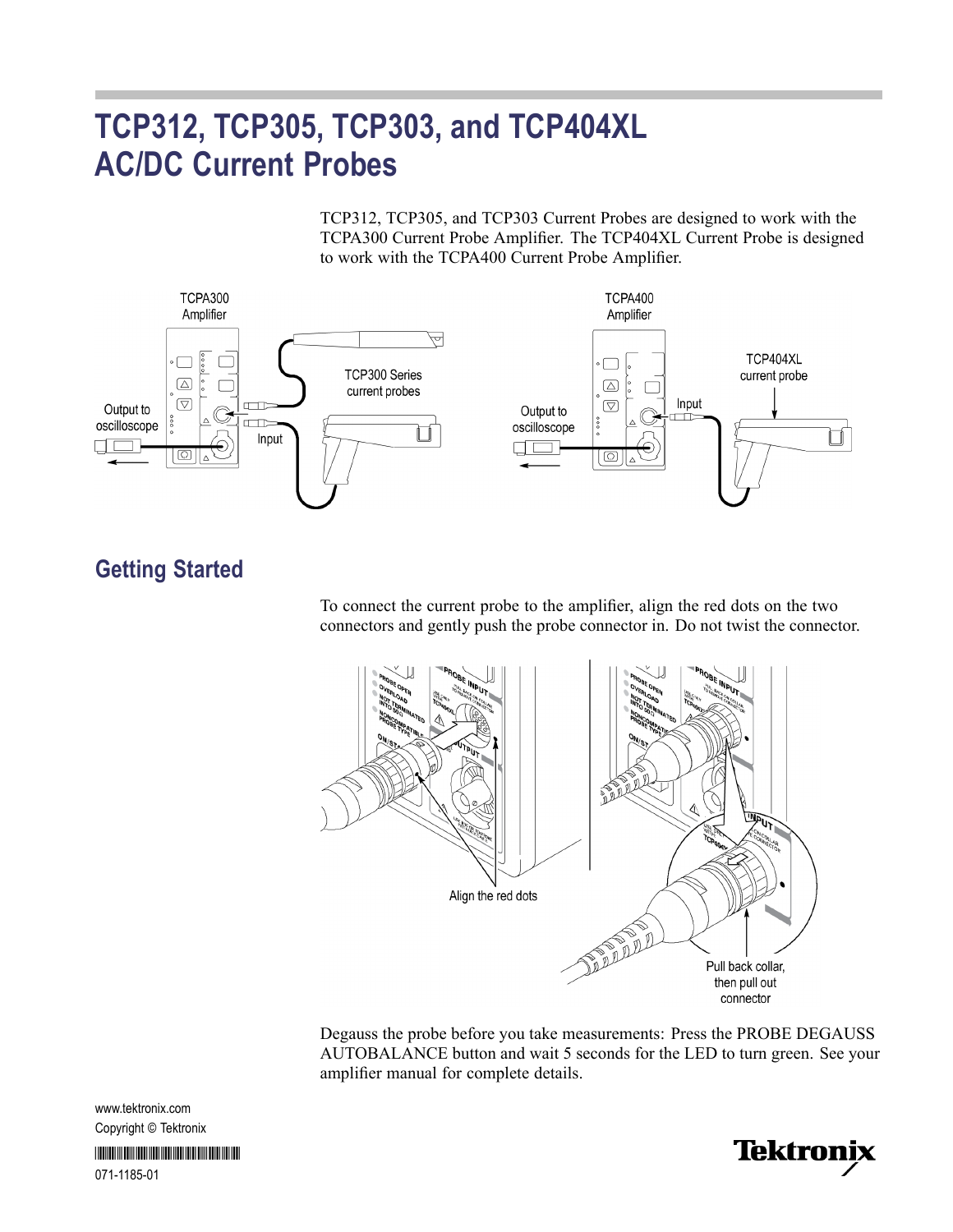## **Specifications**

- п TCP312: DC–100 MHz, 30 A DC
- TCP305: DC–50 MHz, 50 A DC  $\mathbb{R}^n$
- $\mathcal{L}_{\mathcal{A}}$ TCP303: DC–15 MHz, 150 A DC
- $\mathbf{r}$ TCP404XL: DC–2 MHz, 500 A DC (750 A DC derated with duty cycle)

## **Standard Accessories**

The following accessories are shipped with the probes:

| <b>Accessory</b>                                          | <b>Tektronix part number</b> |
|-----------------------------------------------------------|------------------------------|
| Probe cover                                               |                              |
| (TCP305 and TCP312)                                       | 016-1923-00                  |
| (TCP303 and TCP404XL)                                     | 016-1924-00                  |
| Probe ground lead, 6 inch length (TCP305 and TCP312 only) | 119-3120-01                  |
| Instruction Sheet                                         | 071-1185-01                  |
| Certificate of Traceable Calibration                      |                              |

#### **Recommended Accessories**

The following accessories can be ordered for your probes:

| <b>Accessory</b> | Tektronix part number |
|------------------|-----------------------|
| Deskew Fixture   | 067-1478-00           |
| Travel Case      | 016-1922-00           |

## **Related Documentation**



*WARNING. To reduce risk of shock or fire, refer to the TCPA300/400 Amplifiers & TCP300/400 Series AC/DC Current Probes User Manual, Tektronix part number 077-1183-XX, before using the probe.*

*The TCPA300/400 Amplifiers & TCP300/400 Series AC/DC Current Probes User Manual contains a complete list of specifications, accessories, and operating information for the probes.*

## **Warranty Information**

For warranty information, go to www.tektronix.com/warranty.